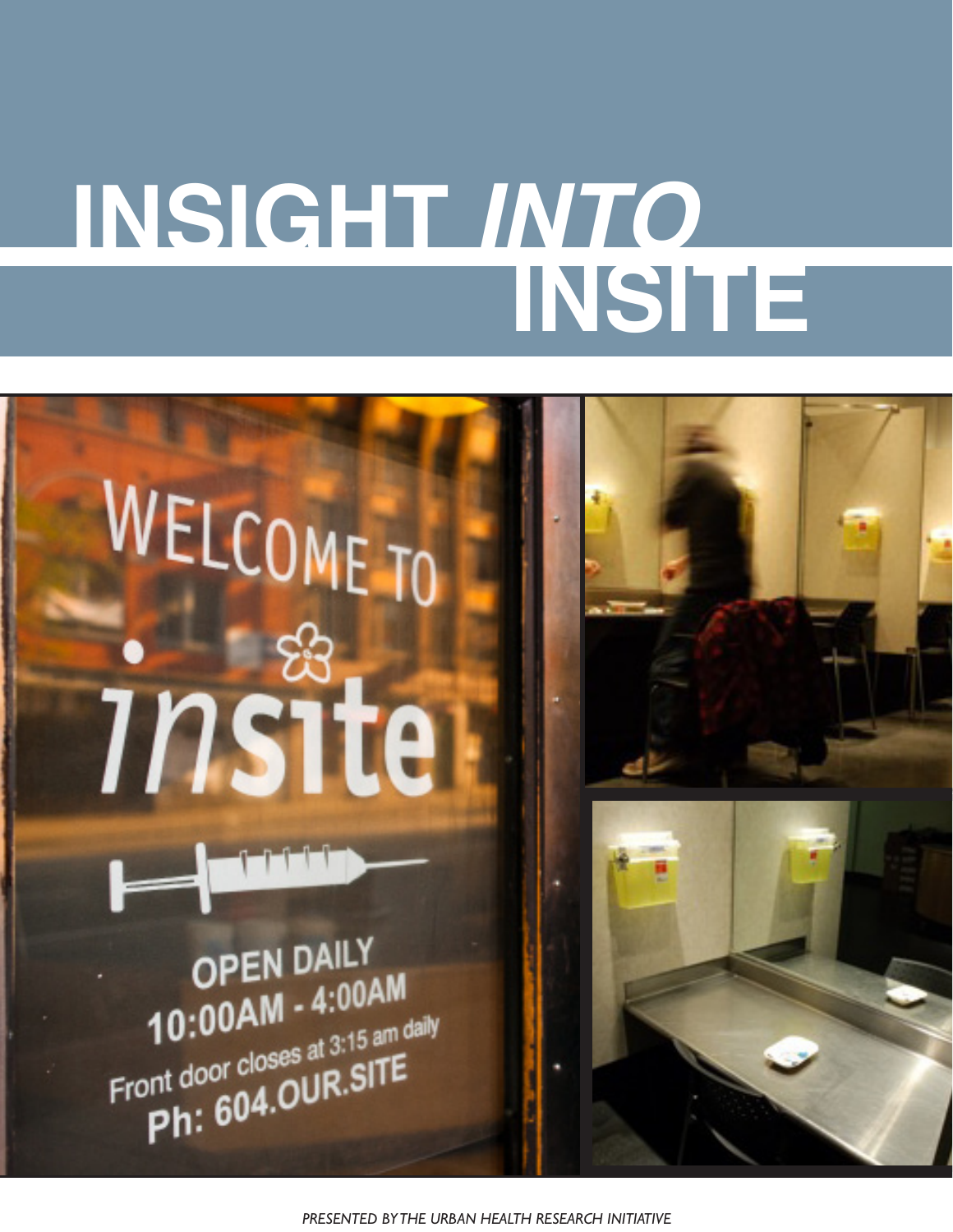

BC Centre for Excellence in HIV/AIDS

608-1081 Burrard Street Vancouver, BC V6Z 1Y6 Canada

T: 604.806.9142 F: 604.806.9044

uhri@cfenet.ubc.ca http://uhri.cfenet.ubc.ca

# **Insight** *into* **Insite**

nsite, North America's first medically supervised injecting facility, has been open in Vancouver's Downtown Eastside since September 2003. The scientific evaluation of Insite has been carried out by researchers at the BC Centre for Excellence in HIV/AIDS and the Department of Medicine at the University of British Columbia. The research has been conducted according to the highest ethical standards, and the research methods have been approved by the University of British Columbia-Providence Health Care Research Ethics Board. **I**

Results of the evaluation research have been published in more than 30 articles in the world's leading peer-reviewed scientific and medical journals. This means that scientists from around the world have closely examined the researchers' findings and have accepted their conclusions.

## **Research Results**

So far, the evaluation research has shown that:

#### **1. Insite is being used by the people it was intended for**

Before Insite opened, some people doubted that drug users would go to a medically supervised facility to inject their drugs. In fact, the new facility has had no shortage of clients – more than 10,000 individuals have used the facility. Insite is used by those most at risk for overdosing or becoming infected with HIV or hepatitis C. Insite is also used by people who would otherwise inject their drugs in public places.

#### **2. Insite has reduced HIV risk behaviour**

Among injection drug users, sharing needles is one of the primary ways that HIV and other blood-borne diseases, such as hepatitis C, are spread. People who use Insite are less likely to share needles.

 On the street, for a variety of reasons, many injection drug users seek help from other users when injecting. This sometimes involves sharing needles. At Insite, injection drug users have a chance to learn the least injurious ways of injecting themselves. Users who can inject themselves are less likely to require help from others, and therefore less likely to share needles.

 In addition to sterile injecting equipment, condoms are also easily available at Insite. By providing condoms to clients of the facility, Insite promotes safer sex practices and likely helps reduce the spread of sexually

transmitted infections, including HIV, in the community.

#### **3. Insite promotes treatment of addiction**

Once Insite opened, the people who used it were more likely than they were before to enter a detoxification program. In fact, there was greater than a 30% increase in the use of detoxification programs among Insite users in the year after the facility opened. Both the regular use of Insite and access to its counsellors are associated with entry into addiction treatment. Insite also helps facilitate users' access to various health programs.

 Furthermore, people who go into detox are more likely to access addiction treatment and are consequently less likely to use Insite following treatment. As well, enrolment in various addiction treatment programs is positively associated with subsequent cessation of injecting.

#### **4. Insite has improved public order**

The operation of Insite has facilitated a measurable decrease in the number of injections done in public places, as well as the amount of injection-related litter, near and around the facility.

#### **5. Insite reduces overdose risk**

Despite the fact that drug users are always susceptible to overdose, and cases of overdose have occurred at Insite, changing the environment in which individuals inject drugs can greatly reduce the risk for overdose. Because medical staff are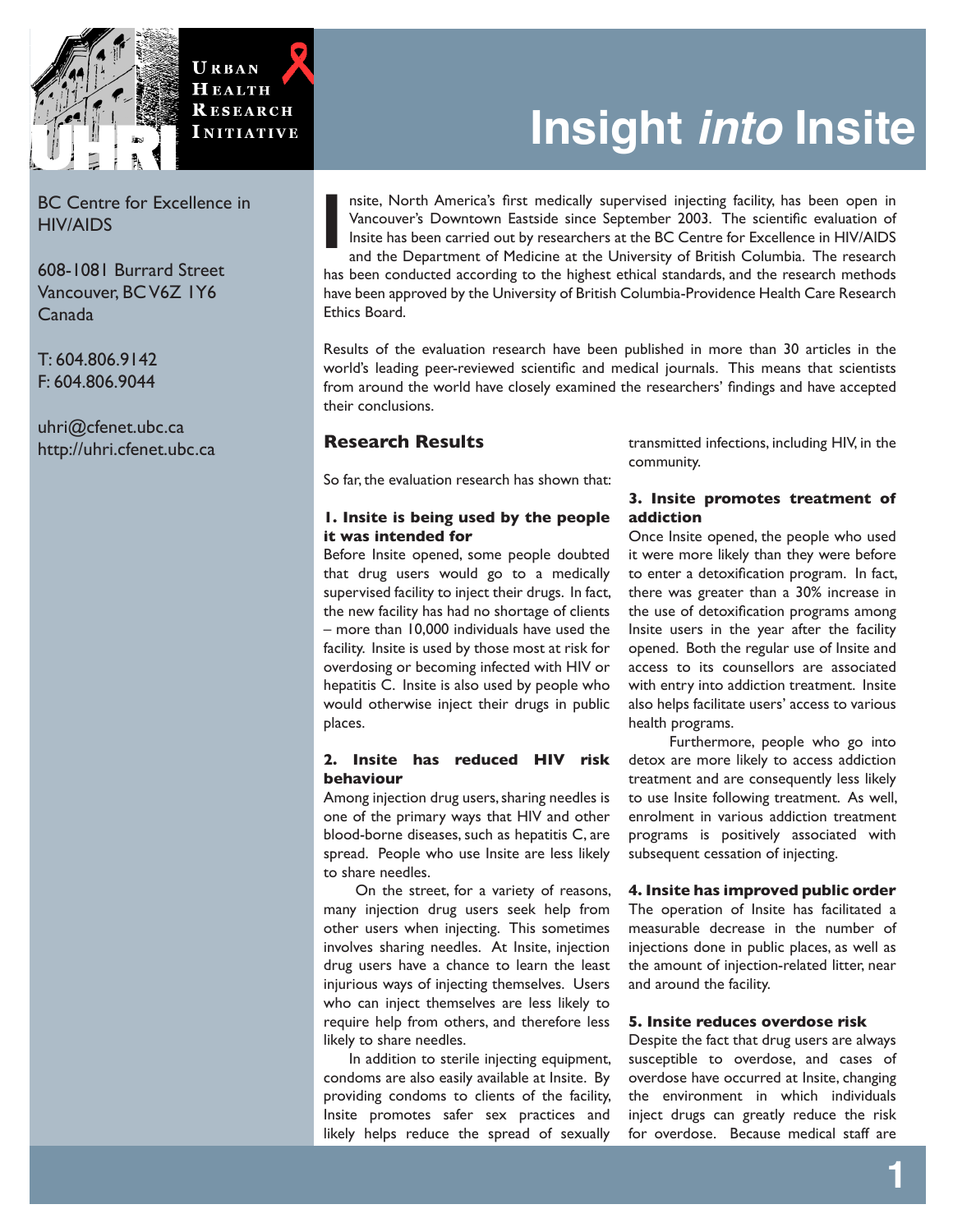available on site to respond to emergencies, to date the overdoses that have occurred at Insite have not resulted in any deaths. Calculation using a mathematical simulation model has shown that prompt medical attention at Insite may have prevented as many as 48 overdose deaths over a four-year period.

 Insite has also helped to reduce overdose deaths in the area around the facility within the Downtown Eastside. Overdose deaths were reduced in and around the area by 35% in the two-year period after the opening of Insite. Overdose deaths declined by only 9% in the rest of Vancouver.

#### **6. Insite provides safety for women who inject drugs**

By providing a safe space away from the dangers of the streetbased drug scene, Insite reduces the risk of violence against women, particularly violence that occurs before or during the injection process.

#### **7. Insite offers medical care for injection-related infections**

Nurses at Insite regularly provide care for injection-related infections and frequently connect drug users with off-site medical treatment. This helps to reduce the demand for care for injection-related infections in hospitals. People who are referred by nurses at Insite to the local emergency room for injection-related infections tend to spend less time in hospitals than those who are self-referred.

#### **8. Insite does not lead to decreased employment rates**

The regular use of Insite does not negatively impact employment among injection drug users. In other words, Insite has no effect on employment. People who attend Insite on a regular basis are neither more likely nor less likely to hold a job than those who do not use Insite regularly.

#### **9. Insite does not lead to increased drug use or increased crime**

Insite has not led to increased rates of relapse among former drug users. It has not deterred drug users from quitting using, nor has it deterred users from seeking addiction treatment. Insite has also not led more people to begin injecting.

In the Downtown Eastside, since Insite opened, there has been no increase in drug-related crime, including no increase in arrest rates for drug trafficking, assaults, or robberies. The rate of vehicle break-ins has declined.

#### **10. Vancouver police play an important role in supporting Insite**

Local police have referred a significant number of public injectors to Insite. By referring high-risk public drug users to a health facility, local police are helping both to reduce healthrelated harms and to promote public order objectives.

#### **11. Insite is cost-saving**

Insite is cost-saving. Insite prevents approximately 83.5 HIV infections per year and saves \$17.6 million in HIV-related medical care. Existing cost-effectiveness studies have only considered HIV-related costs, and therefore other savings that have not been accounted for are also likely occurring.

### **The Bigger Picture**

Scientific research has shown that Insite has in many ways improved the health and well-being of individuals and communities in Vancouver's Downtown Eastside. As one small health-focused initiative, however, Insite cannot be expected to solve all of the many complex and long-standing problems associated with addiction, disease, mental illness, homelessness, and poverty that are characteristic of so many urban settings today. As part of a larger strategy to address these problems, though, medically supervised injecting facilities such as Insite can play an important role.